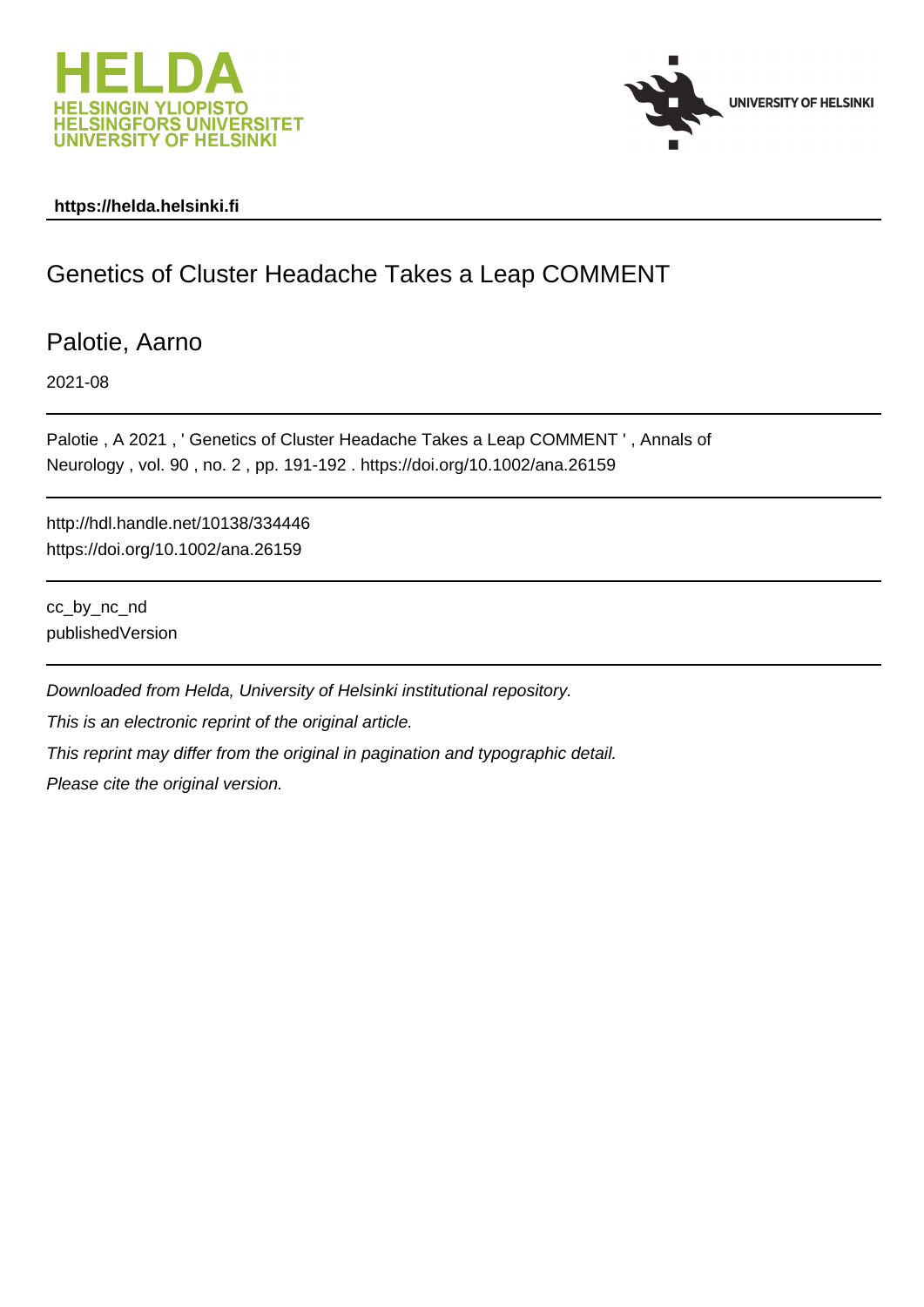# Genetics of Cluster Headache Takes a Leap

Cluster headache (CH) is a debilitating, fairly rare primary headache disorder that affects about 0.1% of the population.<sup>1</sup> It is characterized by strictly unilateral attacks lasting 15 to 180 minutes, occurring up to 8 times a day, often, repeatedly at the same time of the day, accompanied by at least one autonomic symptom ipsilateral to the pain or a sense of agitation, or both.<sup>2</sup> Treatment options have long been limited, but recent studies have provided new options.<sup>3</sup>

The pathophysiology of CH remains unclear. Yet, neurovascular processes involving the trigeminovascular system, trigeminal autonomic reflex, and posterior hypothalamus, including inflammation, are hypothesized.<sup>4</sup>

The tendency for CH to occur in multiple members of some families suggests that genetics could help in unraveling underlying disease mechanisms of CH. The aim of genetic studies is to identify genes and variants associated to a disease, interpret phenotype correlations, and glean insight about cells and molecular pathways that guide to meaningful follow-up experiments.

So far, genetics has not provided much insight into the biological mechanisms of CH. Familiar clustering and a substantially increased disease risk for first degree relatives of patients with CH up to 18 times higher than that in the general population have been reported. Even for second degree relatives, the risk seems to be somewhat elevated.<sup>5</sup> The existing evidence stimulates a hypothesis of polygenic predisposition. As in all complex diseases, the genetic predisposition does not act in isolation. Lifestyle and environmental risk and triggering factors include smoking, alcohol, stress, and use of nitroglycerin contribute as well.<sup>6</sup>

The rarity of the disease has made it difficult to collect sufficiently large samples for meaningful genetic studies. In most complex diseases, the polygenic nature and small effect of each associated variant requires samples of thousands or tens of thousands of cases and controls to provide sufficient power for genomewide association studies (GWAS). For a disease like CH, with a prevalence in the order of one in 1,000, the study design requires

multisite collections and large international consortia. Thus, earlier genetic studies of CH have mostly been underpowered and have not resulted in findings that would robustly replicate.

In this issue of Annals, 2 papers by Harder et  $al^7$ and O'Connor et al $^{8}$  demonstrate for the first time robust genetic associations to CH, using a classical case control GWAS design. This is the first evidence to demonstrate that there are genetic variants that contribute to CH predisposition. These studies lay the groundwork for developing even larger studies that would identify even more loci and stimulate follow-up functional experiments.

The 2 studies in this issue of Annals combined identify 7 genetic loci associated with CH. We are still in the early days of investigation, and the number of associated loci is still too low to allow identification of potential cellular pathways of functional significance in CH. However, there are some interesting aspects to highlight.

First, although the sample size in both studies is relatively small, they independently identified the same 4 loci. This is obviously a consequence of the slightly higher effect size of each variant (odds ratios between 1.31 and 1.54) than in many other complex diseases. In addition, 2 of the 3 additional loci identified in the joint analysis have odds ratios in the range of 1.24 to 1.87. It is early to interpret whether the slightly higher odds ratio reflects a more precisely defined phenotype compared to GWAS of many other complex traits, or whether they are a reflection of fewer, more strongly acting genetic variants. The former hypothesis is supported by the observation that about doubling of the sample size provided 3 more associated loci, indicating that increasing the sample size is likely to result in more associated loci with weaker effects.

Second, one of the questions has been how much overlap would there be in the genetic background of CH and other headache disorders, like migraine? Interestingly, 5 of the 7 identified genetic loci are only observed in CH, and do not overlap with other headache disorders. Two loci overlap with previously reported migraine loci, the locus on Chr 10 (rs 10786156), with PLCE1 as the

© 2021 The Author. Annals of Neurology published by Wiley Periodicals LLC on behalf of American Neurological Association. 191 This is an open access article under the terms of the [Creative Commons Attribution-NonCommercial-NoDerivs](http://creativecommons.org/licenses/by-nc-nd/4.0/) License, which permits use and distribution in any medium, provided the original work is properly cited, the use is non-commercial and no modifications or adaptations are made.